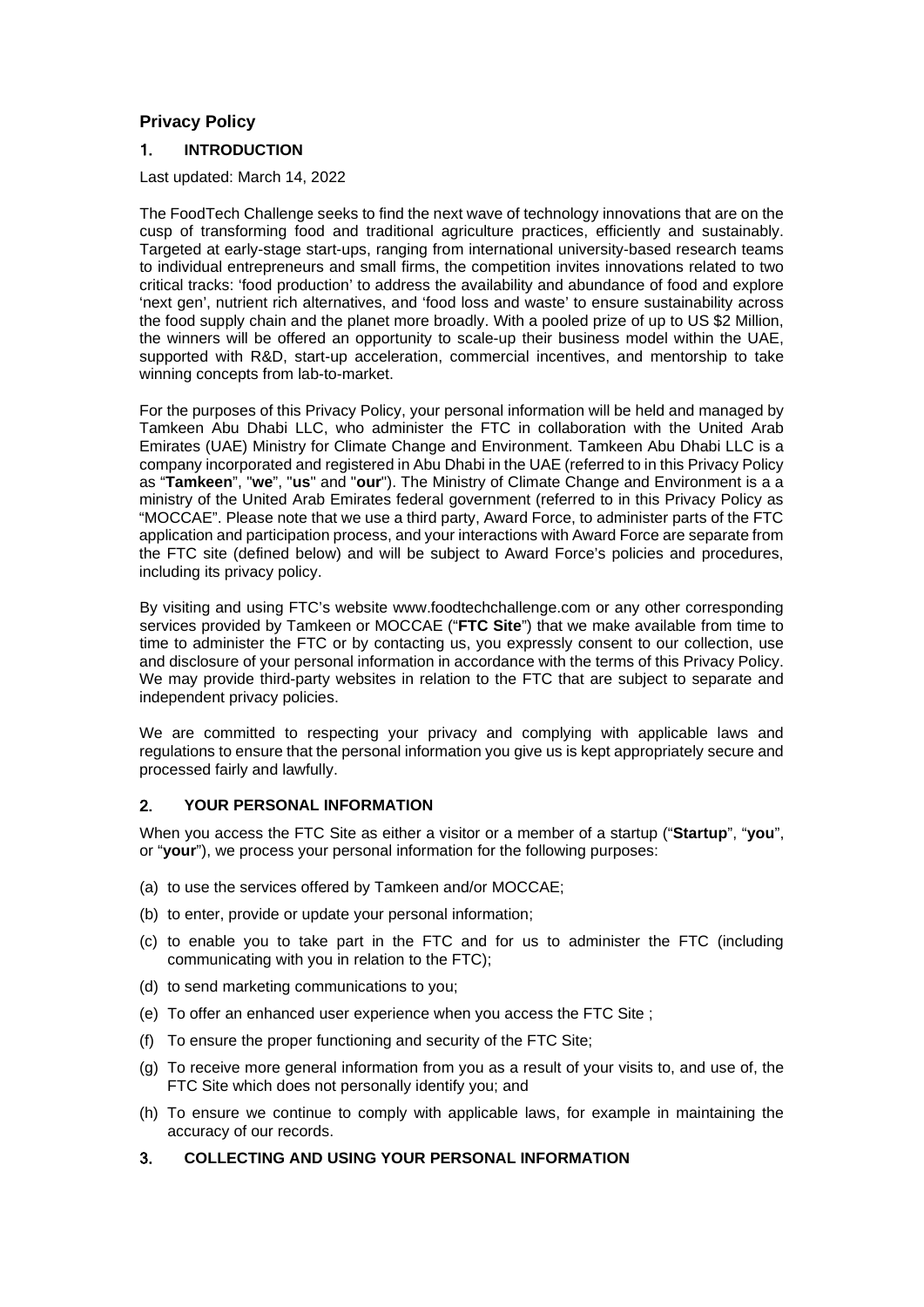When you register on the FTC Site, we will collect certain personal information from you. We will indicate whether this collection involves personal information and, if it does, whether providing your personal information is voluntary or mandatory for the service. Please be aware that where collection is mandatory, we may not be able to provide the relevant products or services to you if you do not provide that information to us. If we wish to use your personal information for purposes other than those stated in this Privacy Policy, we will obtain your consent where required by applicable laws.

#### **We may collect the following information:**

**Contact Information and other identifying information**: We may collect your name and email addresses. We use this information to identify you, to deliver products and services, to update our records and to generally manage your account with us under our terms with you.

We may also use your contact information to send you marketing communications. We will only use your contact information where permitted to do so in accordance with applicable laws or if we have your consent to do so (if required by applicable laws).

**Internet and other electronic activity**: Where permitted under applicable laws or with your consent (if so required by applicable laws), we may use information about how you use the FTC Site to personalise our communications to you, tailor the content appearing on the FTC Site so as to make the FTC Site and our services and communications more relevant to you and to enable your use of any interactive features of our services. We also use this information to maintain and improve the FTC Site, and our services.

We may process information about the device you are using to connect to the services on our FTC Site or any interactive content we may provide. This may include the type of device you use, your internet browser, or your location based on the unique identifier for your device such as an Internet Protocol address (IP address).

**Location information:** When you visit our FTC Site we may seek to determine your countrylevel location in order to direct you to the appropriate domain (internet location) of the FTC Site, based on the region you appear to be visiting the FTC Site from. We will do so using information being transmitted publicly via the internet, including your IP address.

### **How Personal Information may be collected:**

**From You.** We collect personal information from you directly. We may also collect personal information from you indirectly, including through your use of the FTC Site and/or where we draw inferences about you (both as described above).

**From Third Parties.** We may supplement information we collect about you with personal information which we receive from our business partners (who promote the FTC or perform functions on our behalf which may include, without limitation, Award Force, Sponsors (as defined in the Terms and Conditions), judges or the MOCCAE) ("**Service Partners**") and FTC Affiliated Companies (defined below), in addition to other information which is available in the public domain or which we are otherwise lawfully permitted to be provided with in order to ensure the accuracy of our records and improve our services to you. If you do not want us to use your personal information in this way then you can contact us at any time to ask us to stop by contacting us at info@foodtechchallenge.com .

# 4. **COOKIES**

Cookies are small text files that are sent to or accessed from your web browser or your device's memory. A cookie typically contains the name of the domain (internet location) from which the cookie originated, the "lifetime" of the cookie (i.e. when it expires) and a randomly generated unique number or another identifier. A cookie will also contain information about your device, such as user settings, browsing history and activities conducted while using the FTC Site. By linking the information in these cookies with other personal information that you provide to us, we may be able to identify the cookie information that relates to you.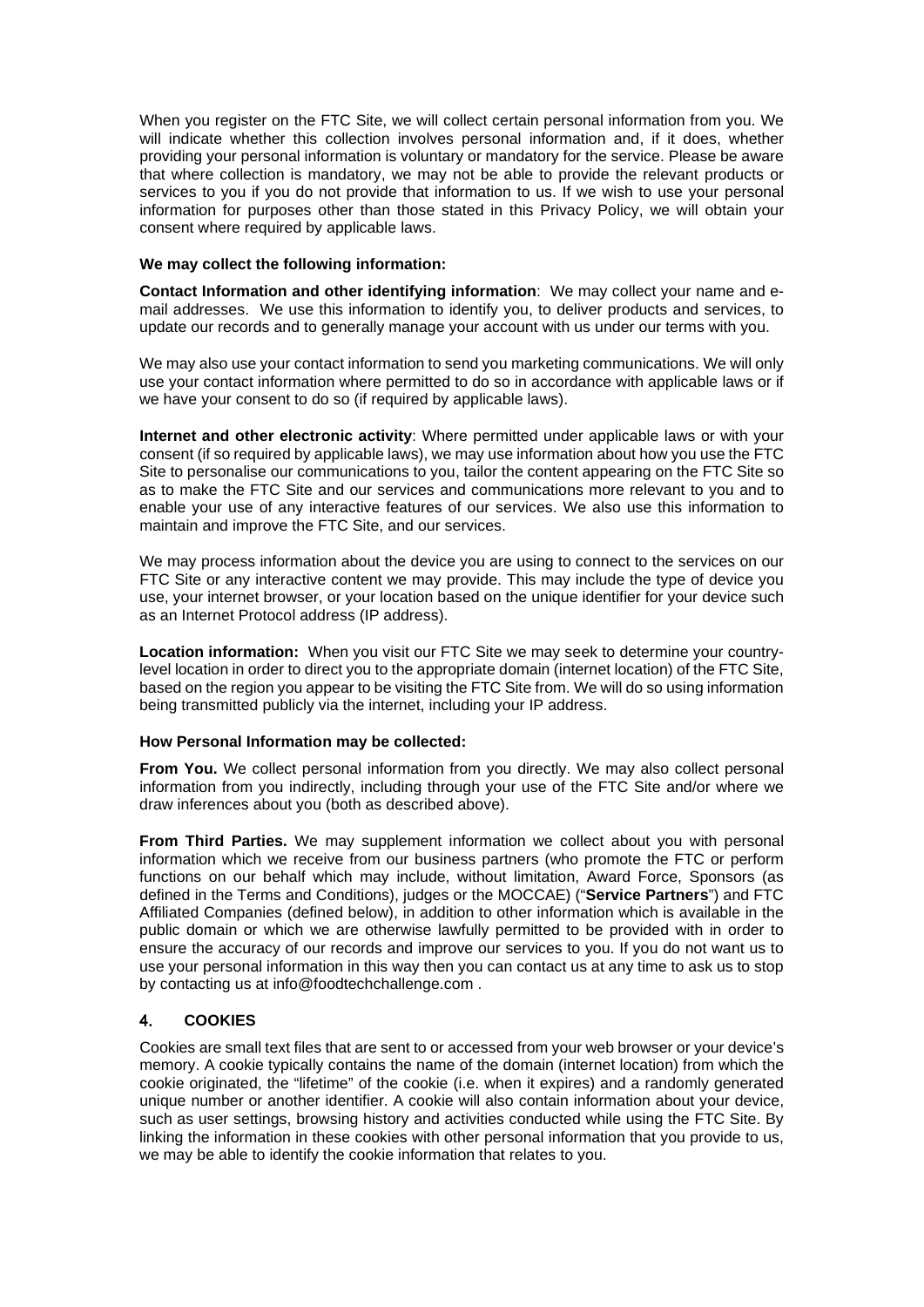Most web browsers are initially set up to accept cookies. You can reset your web browser to refuse cookies or to indicate when a cookie is being sent, however, certain features of our FTC Site may not work if you delete or disable cookies. Some of our Service Partners may use their own cookies, anonymous identifiers, or other tracking technology in connection with the services they perform on our behalf.

We inform you where relevant of our use of cookies and other device identifiers on arriving at our FTC Site, or if required by applicable laws. You acknowledge and agree that by continuing to use the FTC Site without managing your cookie and device choices and preferences that you consent to our cookie and device identifier settings. Please be aware that restricting certain cookies or other device identifiers will impact on your user experience and may prevent you from using part of the FTC Site.

## 5. **ADVERTISING AND ONLINE TRACKING**

We may allow third-party companies to serve ads and collect certain anonymous information when you visit the FTC Site. These companies may use non-personally identifiable information (e.g. click stream information, web browser type, time and date, subject of advertisements clicked or scrolled over) during your visits to the FTC Site and other Tamkeen websites in order to provide advertisements about goods and services likely to be of interest to you. These companies typically use a cookie to collect this information.

We may also engage with Service Partners who are social media or internet search platforms so that Tamkeen and FTC related advertisements appear on those platforms.

If you contact us by email or phone, we will collect your personal information and use this information to identify you, help with your query, deliver products and services, update our records and to generally manage your account with us under our terms with you. We may also use information, including our chat history with you, to better understand your interests and preferences.

We will only send you marketing communications if you want to receive them (and, if required under applicable laws or you have provided your consent). You can opt out of receiving such marketing communications (which would signify withdrawing your consent if you have provided consent), at any time.

When sending you marketing communications we will use the preferred communication method you selected (e.g. by e-mail, phone or messaging services).

We may also obtain personal information where you "like" us, create posts, mention us in public posts or otherwise interact with our pages on social media platforms and may in response, use this information to communicate with you or provide relevant content via those social media platforms about our products, events and promotions where permitted to do so in accordance with applicable laws. Please refer to the privacy policies of the social media platforms for information about how they collect and use your personal information.

## 6. **WHO WE SHARE YOUR PERSONAL INFORMATION WITH**

In certain circumstances, we may share your personal information with other companies, affiliates, and representatives globally ("**FTC Affiliated Companies**") and Service Partners, including, without limitation, Award Force who process the personal information when you register your Startup for the FTC, our Sponsors, the judges or the Ministry of Climate Change and Environment or as permitted by applicable laws or with your consent (if so required by applicable laws) We may also share aggregated or anonymised information that does not directly identify you.

Where we share your personal information with third parties (whether FTC Affiliated Companies or Service Partners), we will put in place contractual measures to require FTC Affiliated Companies and Service Partners to take reasonable precautions to safeguard your personal information, as required by applicable laws.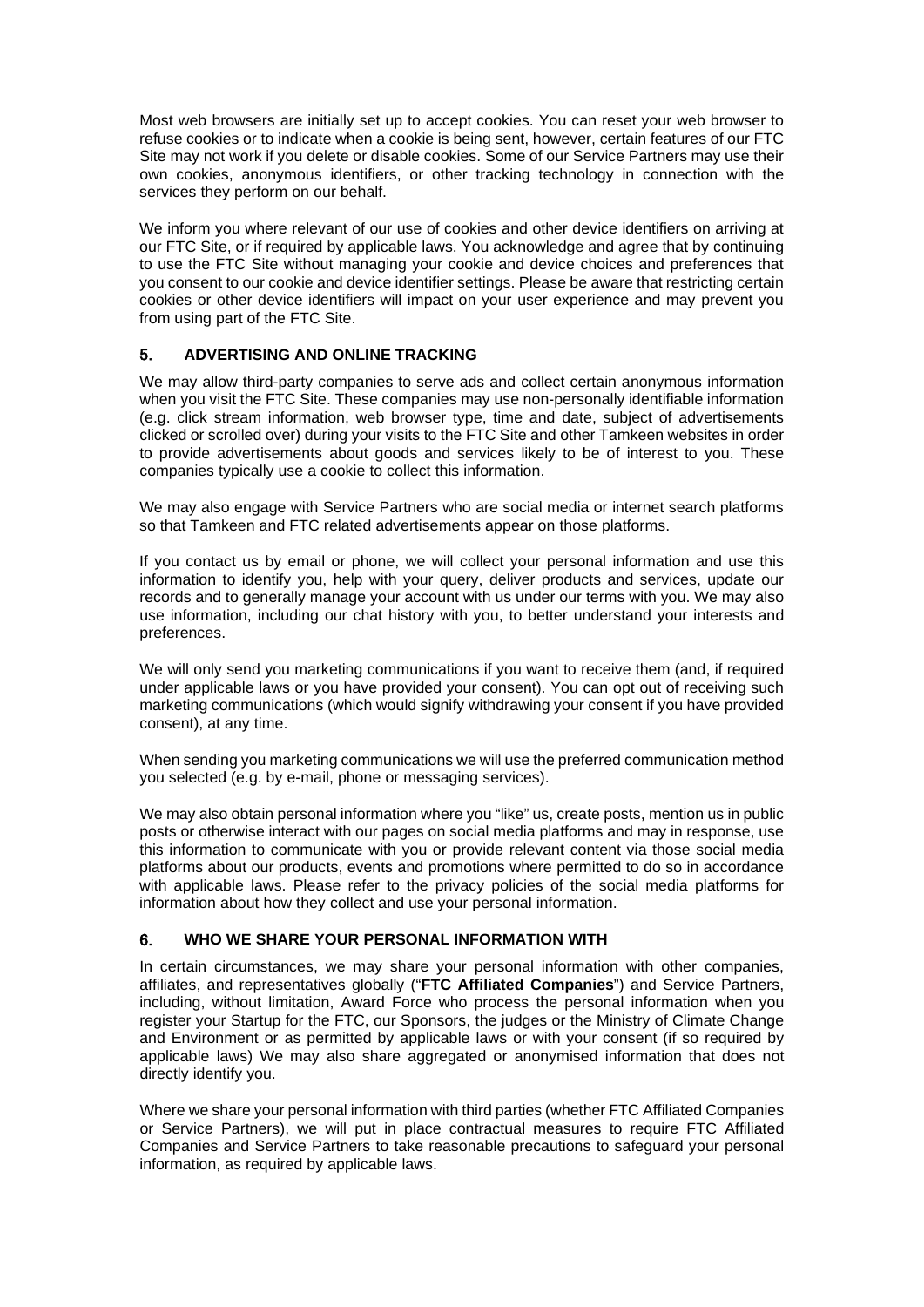# 7. **LEGAL DISCLOSURES**

In certain circumstances (where required or permitted under applicable laws or with your consent (if so required by applicable laws), we may disclose personal information relating to you to third parties (including in other jurisdictions) in order to conform to any requirements of law, to comply with any legal or regulatory process, for the purposes of obtaining legal advice, for the purposes of credit risk reduction, to prevent and detect fraud, for sanctions screening purposes and/or to protect and defend the rights and property of Tamkeen and MOCCAE. At all times where we disclose your information for the purposes of credit risk reduction, fraud prevention and/or sanctions screening, we will take all steps reasonably necessary to help ensure that it remains secure.

## 8. **BUSINESS OR PROCESS CHANGE PARTNERS**

In the event that we or a part of our business undergo re-organisation or are sold or licensed to a third party, any personal information we hold about you may be transferred to that reorganised entity, licensee or third party.

# 9. **OVERSEAS TRANSFERS OF DATA**

The personal information that you provide through the FTC Site is processed and stored in the United Arab Emirates. The personal information that you provide through the Award Force judging platform is processed and stored in the European Union.

We may transfer information that we collect from you to other companies, joint ventures, franchisees, licensees, FTC Affiliated Companies, who promote the FTC and to Service Partners who perform functions on our behalf (as described above), based in countries/regions outside of the UAE, where permitted by applicable laws, or if we have your consent (if so required by applicable laws) and this information may be stored and processed in such countries/regions.

Personal information stored in another jurisdiction may be subject to access requests from governments, courts, or law enforcement in that jurisdiction according to its laws. Whether the personal information you provide to us is processed by us or FTC Affiliated Companies or Services Partners within the UAE or outside of it, we will take steps to ensure that your personal information will be afforded the level of protection required of us under and in accordance with this Privacy Policy and applicable data protection laws and in accordance with current legally recognised data transfer mechanisms, such as appropriate approved standard contractual clauses.

## 10. **YOUR RIGHTS IN RELATION TO YOUR PERSONAL INFORMATION**

You may have the right under applicable data protection laws to ask:

- (a) for details of the personal information we hold and process about you (including information regarding how your information may be shared),
- (b) for a copy of your personal information,
- (c) that we correct your personal information where it is inaccurate and/or that we complete your information where it is incomplete,
- (d) that we limit or restrict your personal information in certain cases,
- (e) that we delete your personal information in certain cases,
- (f) to receive your personal information in a structured, commonly used and machine-readable format, and for Tamkeen and MOCCAE to transmit that data to another controller (data portability) in certain cases,
- (g) to object and opt out of important decisions which were based solely on automated decision-making.

You also have a right to file a complaint with your local data protection controlling authority.